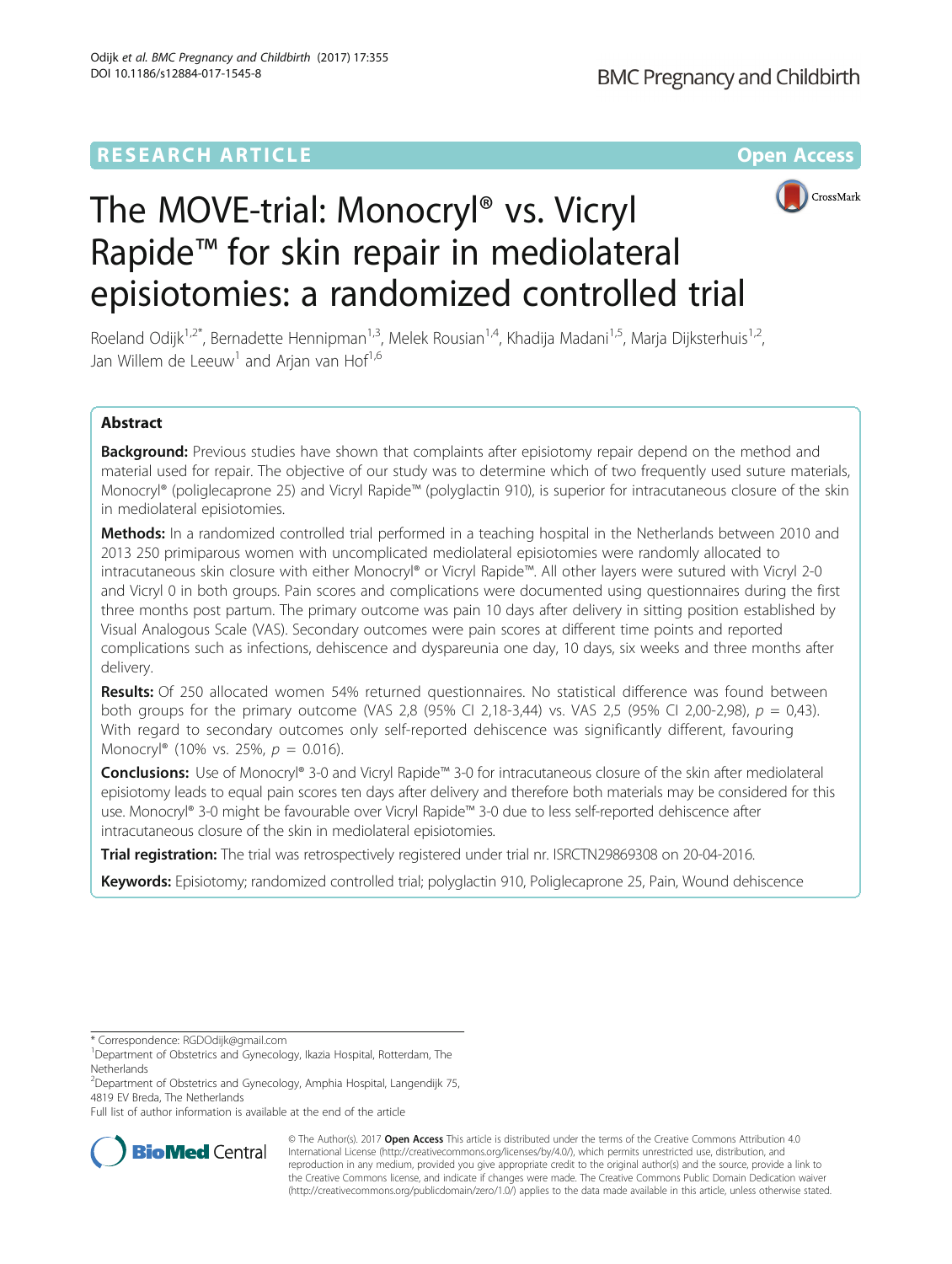## Background

Sixty to 90 % of women suffer perineal trauma during vaginal delivery with sixty to 70 % of these injuries requiring immediate repair [\[1](#page-6-0)–[3\]](#page-6-0). Episiotomies are the most frequently performed operative procedure during delivery. In the Netherlands in 47% of primiparous and 15% of multiparous women an episiotomy is performed during delivery [[4, 5\]](#page-6-0). Ninety-two percent of women delivered with an episiotomy will have complaints of perineal pain in the postpartum period and approximately 20% of women still have complaints after three months [[6\]](#page-6-0) and 10% even up to 18 months [[7\]](#page-6-0).

After episiotomy repair, complaints like pain and dyspareunia may interfere with daily lives of women. The technique and material used in the repair may influence the intensity and duration of these complaints [[8](#page-6-0)–[11](#page-6-0)]. Previous trials have shown that interrupted suturing of the skin causes more pain when compared to continuous intracutaneous suturing [\[12](#page-6-0)]. Similarly, it was shown that synthetic materials cause a reduction in complaints when compared to catgut [\[13](#page-6-0), [14](#page-6-0)]. To date, only two trials have compared a resorbable monofilament and a resorbable multifilament synthetic material for the repair of episiotomies [[15](#page-6-0), [16](#page-6-0)].

To date, few RCTs comparing Monocryl® and Vicryl Rapide™ have been performed and no trials have looked specifically at use of both of these materials for skin closure in mediolateral episiotomies [\[17\]](#page-6-0). Both materials are frequently used for this purpose in the Netherlands, but differ substantially in their properties [[18](#page-6-0), [19](#page-6-0)].

It has been shown that Monocryl® causes minimal tissue reaction due to the fact that as a monofilament material it has a small surface. It is completely resorbed in approximately 120 days. After 14 days it still holds 25% of its tensile strength [\[20\]](#page-6-0).

Vicryl Rapide™ is a multifilament material. Due to its braided structure, its surface is larger and it might have niches in which bacteria cannot easily be reached by cells of the immune system [\[21](#page-6-0)]. Vicryl Rapide™ is completely resorbed in 42 days and has no tensile strength after 14 days.

The objective of our randomized controlled trial was to investigate whether Monocryl® or Vicryl Rapide™ is superior with regard to pain after repair, wound infection and dehiscence after the suturing of the skin after a vaginal delivery with a mediolateral episiotomy in primiparous women.

#### Methods

Our trial was performed between 2010 and 2013 at the maternity ward of a single general hospital in Rotterdam, the Netherlands. On average this centre provides care for almost 2000 medium and high-risk deliveries per year. The population attending this hospital is known to have a wide socioeconomical and ethnical range.

Only primiparous women were included in the trial to exclude effects of previous birth trauma and minimise variability. Nulliparous women were informed about the study between the 34th and 36th week of pregnancy. If during delivery a mediolateral episiotomy was performed women were asked to participate in the study.

Women who met the inclusion criteria were randomly allocated to suturing of the skin with Monocryl® or Vicryl Rapide™ after informed consent was obtained. Random assignment took place using opaque envelopes present on the delivery ward. The suture material was included in the opaque envelope containing the questionnaires. The trial was single blinded.

Inclusion criteria were defined as primiparous women with an uncomplicated episiotomy after a vaginal delivery. Both women with a spontaneous and an operative delivery were included. Uncomplicated episiotomy was defined as a mediolateral episiotomy with no additional labial, contralateral vaginal wall or perineal ruptures.

Exclusion criteria were defined as women under 18 years of age or unable to understand the written information about the study. Women with a coagulopathy or an impaired immune system were excluded. Postpartum hemorrhage, prohibiting sufficient time for inclusion, was another exclusion criterium.

Postpartum suturing was performed in the delivery room by the attending midwife or obstetrician. In order to standardise the method of suturing all episiotomies were repaired using the following standardized protocol: The vaginal wall was sutured continuously using Vicryl® 2-0 from the apex to the hymen. The bulbocavernosus and superficial perineal muscles and subcutaneous tissue were sutured with interrupted stitches using Vicryl® 0. The skin was sutured intracutaneously using Monocryl® 3-0 SH or Vicryl Rapide™ 3-0 SH. The first knot was tied in the subcutaneous tissue at the distal end of the episiotomy. From here a continuous intracutaneous suture to the fourchette was made where a knot was tied.

After randomization and perineal repair, women were handed out a questionnaire with four sets of questions to be answered 24 h, 10 days, six weeks and three months after delivery. Baseline characteristics were recorded from the hospital records. Pain scores were evaluated using a Visual Analogous Scale, (VAS), a selfreported pain scale from 0 to 10 cm [\[22](#page-6-0)]. VAS scores were evaluated in lying and sitting position, and whilst walking. Primary outcome was pain in sitting position after 10 days. Secondary outcomes were self-reported dehiscence, infections, analgesia use, necessity for removal of suture material, the resumption of intercourse and dyspareunia at 10 days, six weeks and three months.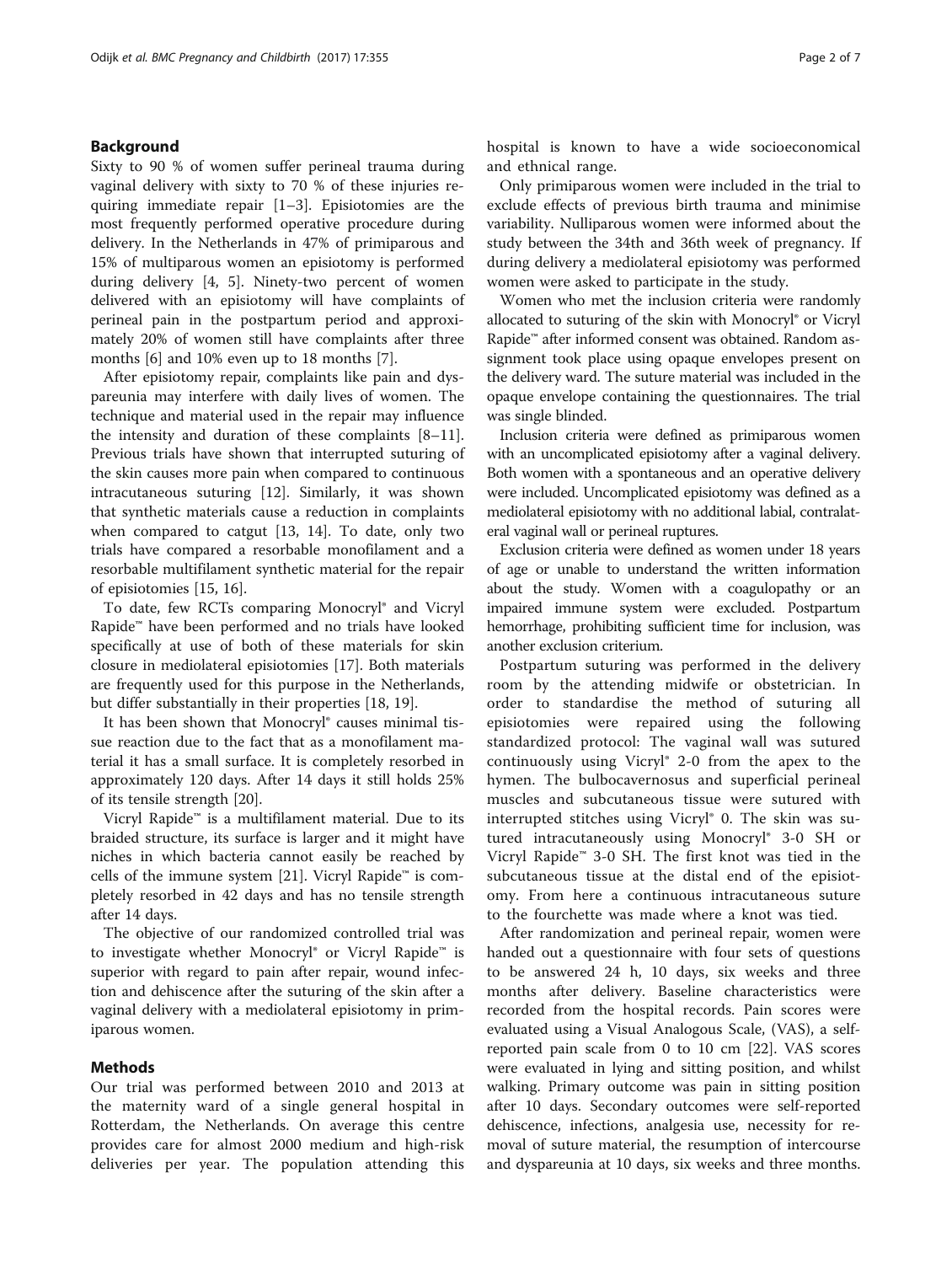All the secondary outcomes were self-reported through the questionnaires. Women received text messages on day 10, week six and after three months as a reminder to fill out the particular part of the questionnaires. After three months they were asked to send back the questionnaires. Stamped return-envelopes were provided with the questionnaires. Non-responders were contacted by telephone and asked to send in the information (Additional file [1\)](#page-5-0).

#### Statistical analysis

Power analysis was performed prior to the study with the assumption of a difference in VAS score of 1 cm. With a α of 0.05 and a β of 90% it was calculated that two groups of 112 women were necessary to find statistically significant differences. Estimating 10% loss to follow up the total amount of inclusions was set to be 250.

Statistical analysis for the primary outcome and secondary pain scores was made using Student's t-tests. Chi-square and Fishers exact test were used to investigate differences in proportions between independent categorical variables. Adjusted analyses were made using linear regression analysis and Mantel-Haenzel tests. No interim analyses were planned or performed. IBM SPSS Statistics for Windows version 22.0 was used for data analysis.

The trial was approved by the Ethical Committee for Scientific Research of Rotterdam (TWOR) ref. nr NL28922.101.10 on the 7th October 2010 and was registered retrospectively under number ISRCTN29869308.

## Results

Between November 2010 and July 2013 4995 women delivered in our hospital, with 2735 primiparous women who delivered vaginally. Over the research period the percentage of primiparous women with an episiotomy decreased from 52 to 47%.

Two-hundred-and-fifty women were randomized. Four inclusions were withdrawn. Three were erroneously included, one woman was not primiparous and two women did not meet the inclusion criterion of an uncomplicated mediolateral episiotomy. During repair one woman appeared to have a complicated vaginal wall rupture, whereas the other woman had a grade 3a rupture. For one woman two envelopes were opened accidentally, of which only one was used.

All women received the assigned treatment. Of the 246 included women 132 returned the questionnaires and one woman was excluded for analysis because she had not completed the VAS scores. Therefore, statistical analysis was performed on 131 women (53.3%) (Fig. 1).

Baseline characteristics of women in both groups showed no differences in terms of ethnicity, duration of second stage of labour and weight of the newborn between the two trial arms (Table [1](#page-3-0)). Women who were delivered by ventouse were more often allocated to Vicryl Rapide™. Due to the nature of the randomization method this unequal distribution occurred by chance.

Responders were significantly older than nonresponders and were significantly more often Caucasian.

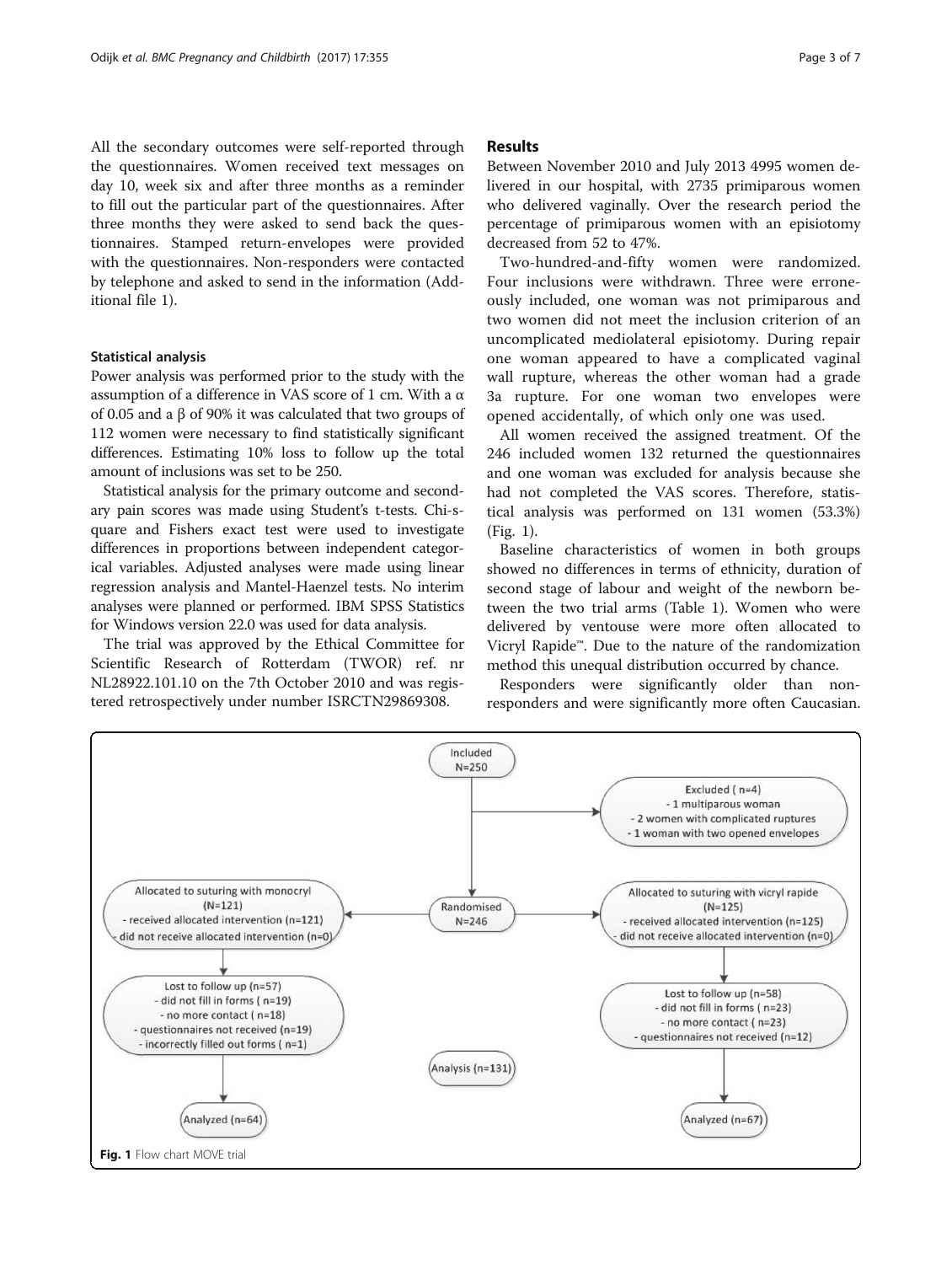<span id="page-3-0"></span>Table 1 Baseline characteristics of the trial population

|                                          | Monocryl ( $n = 64$ ) | Vicryl Rapide ( $n = 67$ ) |
|------------------------------------------|-----------------------|----------------------------|
| Age (years $\pm$ SD)                     | $31.5 \pm 4.5$        | $30.8 + 4.4$               |
| Caucasian                                | 57 (89%)              | 58 (87%)                   |
| Birth weight (gram $\pm$ SD)             | $3470 \pm 361$        | $3489 \pm 500$             |
| Duration 2nd stage<br>(minutes $\pm$ SD) | $40 \pm 29$           | $39 \pm 27$                |
| Direct Occiput Posterior<br>Position     | 4(6%)                 | 2(3%)                      |
| Ventouse delivery                        | 7(11%)                | 19 (28%)                   |
| Gestational age<br>(weeks $\pm$ SD)      | $40 + 1 \pm 8.9$ days | $40 + 1 \pm 8.6$ days      |
| Apgar score 1 min<br>(mean± SD)          | $9 + 0.79$            | $9 \pm 0.80$               |
| Apgar score 5 min<br>(mean± SD)          | $10 \pm 0.83$         | $10 \pm 0.46$              |

Continuous variables are given as means with standard deviations [SD]. Categorical variables are given as frequencies with percentages, n (%)

Other characteristics did not differ significantly between responders and non-responders (Table 2).

No significant difference was found in the primary outcome, pain (VAS score) in sitting position at 10 days after delivery. Furthermore, VAS scores did not show any statistically significant differences between the groups at any moment of comparison or in any position (Table 3).

Analysis of the secondary outcomes (Table 4) showed that women in the Monocryl® group reported significantly less skin dehiscence when compared with women in the Vicryl Rapide™ group after 10 days and within the first three months.

Table 2 Baseline characteristics responders vs. non-responders

|                                           | Reponders<br>$(n = 132)$ | Non-responders<br>$(n = 114)$ | p-value |
|-------------------------------------------|--------------------------|-------------------------------|---------|
| Age (years, $\pm$ SD)                     | $31,1 \pm 4,5$           | $28,4 \pm 5.3$                | 0.000   |
| Caucasian                                 | 116 (88%)                | 82 (72%)                      | 0.002   |
| Birth weight<br>(gram, $\pm$ SD)          | $3478 \pm 438$           | $3395 \pm 508$                | 0.17    |
| Duration 2nd stage<br>(minutes, $\pm$ SD) | $39 \pm 28$              | $37 \pm 28$                   | 0.49    |
| Direct Occiput<br>Posterior Position      | 6(5%)                    | 4(4%)                         | 0.69    |
| Ventouse delivery                         | 26 (20%)                 | 23 (20%)                      | 0.89    |
| Gestational age<br>(weeks, $\pm$ SD)      | $40 + 1 \pm 8.6$ days    | $40 + 1 \pm 8.8$ days         | 0.94    |
| Apgar score 1 min<br>(mean $\pm$ SD)      | $9 + 0.79$               | $9 \pm 0.81$                  | 0.38    |
| Apgar score 5 min<br>(mean $\pm$ SD)      | $10 \pm 0.66$            | $10 \pm 0.79$                 | 0.23    |

Continuous variables are given as means with standard deviations [SD]. Categorical variables are given as frequencies with percentages, n (%) and p-values

Monocryl  $(n = 64)$ Vicryl rapide  $(n = 67)$ VAS\* 24 h sitting  $6.0 \pm 2.4$   $5.9 \pm 2.4$  0.80 VAS 24 h walking  $5.1 \pm 2.5$   $4.9 \pm 2.5$  0.72  $VAS 24 h$  lying down  $30 + 25$   $32 + 23$  0.00

Table 3 Primary outcomes

| VAS Z4 II IVING QOWN | 3.Y ± 2.3      | 3.2 ± 2.3      | U.UY |
|----------------------|----------------|----------------|------|
| VAS 10 days sitting  | $2.8 \pm 2.5$  | $2.5 \pm 2.1$  | 0.43 |
| VAS 10 days walking  | $2.1 \pm 2.1$  | $7.4 + 7.4$    | 0.48 |
| VAS 10 days lying    | $1.5 \pm 1.9$  | $1.2 \pm 1.6$  | 0.24 |
| VAS 6 weeks sitting  | $0.5 \pm 1.2$  | $0.5 \pm 1.3$  | 0.73 |
| VAS 6 weeks walking  | $0.5 \pm 1.0$  | $0.3 \pm 1.0$  | 0.24 |
| VAS 6 weeks lying    | $0.3 \pm 0.7$  | $0.2 + 0.8$    | 0.74 |
| VAS 3 months sitting | $0.06 \pm 0.2$ | $0.09 \pm 0.6$ | 0.60 |
| VAS 3 months walking | $0.06 \pm 0.2$ | $0.09 \pm 0.4$ | 0.67 |
| VAS 3 months lying   | $0.03 \pm 0.2$ | $0.03 \pm 0.2$ | 0.97 |

Variables are given as means with standard deviations  $(\pm$  SD) and p-values. \*Visual Analogous Scale (0-10 cm)

No differences were found in intercourse at 10 days post partum or in analgesia use 6 weeks and 3 months post partum between the groups.

Women who delivered by ventouse delivery did not show more dehiscence compared to women with a spontaneous delivery. (Ventouse 15% vs. No ventouse 18%,  $P = 0.74$ ). After correction for the difference in ventouse deliveries in the groups the difference in self-reported dehiscence was still statistically significant. (10 days  $p = 0.021$ , three months  $p = 0.017$ ).

#### Table 4 Secondary outcomes

|                                     | Monocryl<br>$(n = 64)$ | Vicryl rapide<br>$(n = 67)$ | <i>p</i> -value |
|-------------------------------------|------------------------|-----------------------------|-----------------|
| Analgesia use 24 h                  | 22 (34%)               | 29 (43%)                    | 0.30            |
| Dehiscence 24 h                     | $0(0\%)$               | $1(1\%)$                    | 0.51            |
| Analgesia use 10 days               | 5 (8%)                 | 10 (15%)                    | 0.20            |
| Dehiscence 10 days                  | 5 (8%)                 | 15 (22%)                    | 0.02            |
| Infection 10 days                   | 4 (6%)                 | 2(3%)                       | 0.32            |
| Removal of stitches<br>10 days      | 3(5%)                  | 8 (12%)                     | 0.14            |
| Intercourse 6 weeks                 | 27 (42%)               | 29 (43%)                    | 0.96            |
| Painless intercourse<br>6 weeks     | 12 (19%)               | 11 (16%)                    | 0.75            |
| Intercourse 3 months                | 52 (81%)               | 52 (78%)                    | 0.61            |
| Painless intercourse<br>3 months    | 32 (50%)               | 39 (58%)                    | 0.50            |
| Dehiscence within<br>3 months       | 6 (10%)                | 17 (25%)                    | 0.016           |
| Stitches removal within<br>3 months | 9 (11%)                | 8 (12%)                     | 0.72            |
| Infection within 3 months           | 4 (7%)                 | 2(3%)                       | 0.37            |

Variables are given as frequencies with percentages, n (%) and p-values

p-value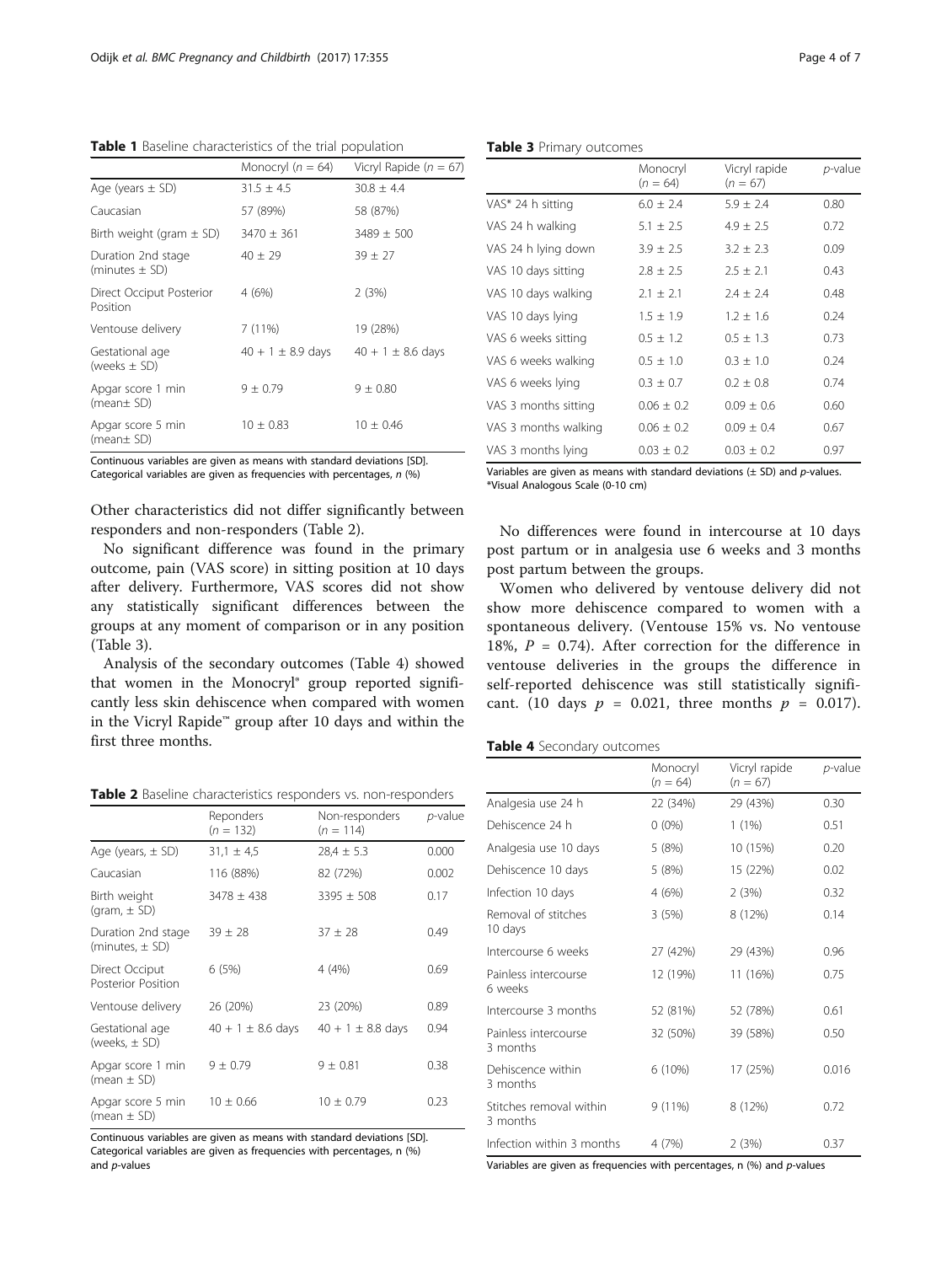After correction for the difference in ventouse deliveries between the Monocryl® and Vicryl Rapide™ group there was no difference in pain scores between the Monocryl® and Vicryl Rapide™ group at 10 days  $(p = 0.14)$ . Similarly, there were no differences in adjusted pain scores at any other moment in time.

Women reporting dehiscence did not have statistically significant higher VAS scores at day 10 when compared with women who reported no dehiscence (VAS 3.1 (SD 2.4) vs. VAS 2,5 (SD 2.3),  $p = 0.33$ ). After six weeks women reporting dehiscence (VAS 1.5 (SD 2,4)) reported statistically significant higher pain scores than women reporting no dehiscence (VAS 0,4 (SD 1,0))  $p = 0.02$ .

Women who had suture material removed did not report more pain when compared with women who had no suture material removed (10 days VAS 3.2 (SD 2,8) vs. VAS 2,6 (SD 2,3),  $p = 0.42$  and six weeks VAS 0.7  $(SD 1,8)$  vs. VAS 0.5  $(SD 1.1)$ ,  $p = 0.41$ .

Analgesia use and VAS score did not correlate strongly. Women who used analgesia at 24 h had VAS scores between 2 and 10 whereas women who did not use analgesia had VAS scores between 0 and 10. The correlation coefficient was 0.10, with a  $p = 0.22$  this was not significant. After 10 days women using analgesia had VAS scores between 1 and 8 and women who did not use analgesia had VAS scores between 0 and 9. At day 10 the correlation coefficient was 0.22 and although at a  $p = 0.01$  this was significant, the correlation was weak. After 6 weeks and 3 months all women but one had stopped using analgesia (Additional file [2\)](#page-5-0).

## **Discussion**

Our trial showed no difference in pain scores comparing Monocryl® and Vicryl Rapide™ for intracutaneous closure of the skin at the time of primary repair of uncomplicated mediolateral episiotomies in primiparous women. However, our trial did show significantly more selfreported dehiscence in the Vicryl Rapide™ group as compared to the Monocryl® group.

Until now only two trials compared a monofilament and a multifilament resorbable synthetic material for the repair of episiotomies. Dencker et al. [\[15\]](#page-6-0) compared suturing of all wound layers of both perineal tears and episiotomies with a monofilament, glycomer 631, with polyglycolic acid, a multifilament suture material. Three days after repair no difference in wound healing was found but after eight weeks healing complications or necessity to remove suture material was reported significantly more often in the monofilament group (OR 1.62, 95% CI 1.04-2.54,  $p = 0.034$ ). VAS scores higher than two at 8-12 week follow up were reported more often in the monofilament group (RR 1.51, 95% CI 1.01-2.24,  $p = 0.046$ ). These results may be biased however, as both intracutaneous and interrupted techniques for skin

closure were used. Due to external knots on the perineal skin, interrupted sutures may cause the painful so-called "barbed wire effect" [\[23\]](#page-6-0). It could be hypothesised that external knots of the monofilament suture material cause more complaints than the multifilament suture material. As the techniques were not compared, the influence of the technique on the outcome is unclear.

Kokanali et al. [\[16](#page-6-0)] compared polyglycolide-cocaprolactone, a monofilament material, with polyglactine 910 rapide with regard to healing and pain scores in women with a mediolateral episiotomy. With a continuous intracutaneous closing technique no differences in pain scores were found between both groups at 24 h (VAS 5.4 vs. VAS 5.7) and 10 days (VAS 2.7 vs. VAS 3.0) after delivery.

We found significantly more frequent self-reported dehiscence in the Vicryl Rapide™ group. These results may put into question whether rapidly absorbable multifilament synthetic material is the optimal material for perineal repair, as suggested in current guidelines [\[24\]](#page-6-0).

In contrast to this, Dencker et al. [[15\]](#page-6-0) reported no difference in dehiscence between monofilament and multifilament suturing material at 8-12 weeks. The percentage of dehiscence found in the Vicryl Rapide™ 3-0 group was higher than that found in a similar group after the use of Vicryl Rapide™ 2-0 [[25\]](#page-6-0). This could possibly be caused by the caliber of the thread but could also be attributed to the low response rate, which could overestimate the complications in our trial due to biased response.

A recent report suggested that resuturing of episiotomies in which dehiscence took place is beneficial for the short-term complaints of women. [\[26](#page-6-0)] The clinical significance of the self-reported dehiscence in our trial is unclear. Women with dehiscence did report a higher pain score after six weeks compared with those who did not. Whether women with pain had a lower threshold from where to report dehiscence is unclear. To conclude on this issue physical examination should be included in the trial.

In our trial 42-43% and 78-82% of women had resumed intercourse after six week and three months respectively, of which 41-48% and 68-80% without pain. There was no statistically significant difference between suture materials. These results were similar to those in some of the previous trials [\[7](#page-6-0), [11\]](#page-6-0) in which 33-66% of women had resumed intercourse at 6-7 weeks and 88-98% 3 months after episiotomy or 2nd degree perineal rupture. Necesalova et al. [[6\]](#page-6-0) found after 3 months 51% had no or rarely complaints of dyspareunia, after 6 months this was 68%. Dyspareunia rates found in this trial are hard to compare to ours because of a different way of questioning.

Loss to follow up was greater than expected in our trial. Loss to follow up at 6-12 weeks in comparable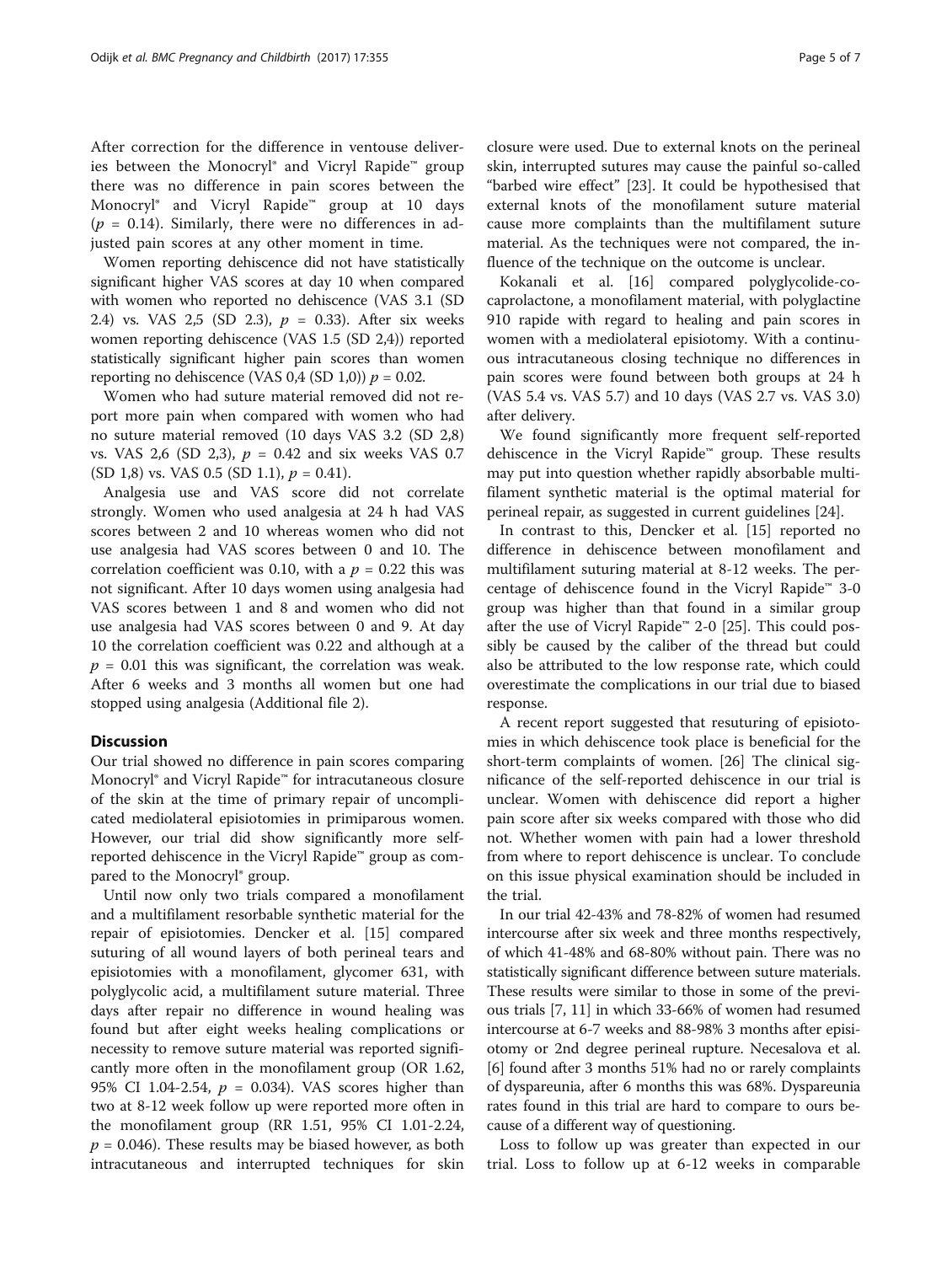<span id="page-5-0"></span>trials varies considerably between trials, from 3.3% to 64% [[9, 27\]](#page-6-0).

In our trial all questionnaires were integrated in a booklet and were given directly after delivery Additionally, participants received text-messages as reminders to fill out the questionnaires on day 10, six weeks and three months after delivery. Despite phone calls 46% of the questionnaire-booklets were never returned. Kettle [[9\]](#page-6-0) and Mahomed [[28\]](#page-6-0) sent questionnaires at three and/or 12 months instead of handing the questionnaire out after delivery, leading to 96% and 87% follow-up rate respectively. This approach may be more favourable to prevent loss to follow up.

In our trial non-responders were on average younger and the group contained less Caucasian women. Other characteristics were similar between the responder and non-responder group. Correcting for age and Caucasian background the outcome for VAS score at 10 days and dehiscence remained the same. Therefore we do not believe that the high number of women lost to follow up resulted in a bias in favour of one of the two used materials.

## **Strength**

The main strength of our study is that we aimed to find the best material for skin closure for a frequently used but under-researched operative procedure, the episiotomy. Episiotomy and its repair often cause complaints of pain and dyspareunia in women in the post partum period. Our trial is the third randomized controlled trial comparing a monofilament and a fastabsorbing multifilament suture material for episiotomy repair after Dencker et al. [[15\]](#page-6-0) and Kokanali et al. [\[16](#page-6-0)]. None compared the materials used in our study. We tried to minimize variance by including only primiparous women with uncomplicated episiotomies and using a standardized technique of repair.

## Limitations

One limitation was the low response rate in our trial. Fifty-four percent of the questionnaires were returned. As previously described we do not believe this resulted in biased results.

Variance of Visual Analogous Scores within both groups was large, despite efforts to maintain homogeneity. It is a well-known phenomenon that there is difference in pain perception among individuals and correlation between pain scores and analgesia use in our study was weak.. Due to the large variance, use of VAS scores might not be optimal in similar trials, since this requires large numbers of participants.

Dehiscence was self-reported and we did not perform clinical examination during the follow up period.

The clinical significance of the dehiscence is not clear. In our trial we did not ask about complaints apart from pain. VAS scores after 6 weeks in women who reported dehiscence were higher than in women who did not.

## Conclusions

In our trial, pain after episiotomy repair did not differ between skin suturing with Monocryl® or Vicryl Rapide™. Pain scores after mediolateral episiotomy repair were generally low after 6 weeks and 3 months postpartum. Our trial is the first to report a significant difference in dehiscence in favour of Monocryl® compared to Vicryl Rapide™ over the three-month study period. As pain is comparable between the two materials, Monocryl® may therefore be slightly superior over Vicryl Rapide™ when suturing the skin intracutaneously in mediolateral episiotomies. It has to be stated however that the clinical significance in the difference of the self-reported dehiscence remains to be determined. Further trials, preferably with clinical examinations at set time points in the postpartum period, are necessary to support these results.

## Additional files

[Additional files 1:](dx.doi.org/10.1186/s12884-017-1545-8) Questionnaire as handed out to participants of the MOVE Trial. (DOCX 399 kb)

[Additional files 2:](dx.doi.org/10.1186/s12884-017-1545-8) Baseline characteristics of participants and primary and secondary outcomes of the trial. (XLS 154 kb)

#### Abbreviations

VAS: Visual Analogous Scale

#### Acknowledgements

We would like to thank all contributing doctors and midwives for their help and support with recruitment. Furthermore we would like to thank Maria Visser for secretarial support in gathering the trial data.

#### Funding

This study was funded by the Department of Obstetrics and Gynecology of the Ikazia Hospital, Rotterdam. The Department has no conflict of interests related to the trial.

#### Availability of data and materials

The Dataset supporting the conclusions of this article is included in the additional files. No specific consent was obtained for publication of the raw data but since direct and indirect identifiers were removed from the dataset publication of the dataset clearly and obviously presents minimal risk to confidentiality of study participants, as can easily be verified by any user of the dataset.

#### Authors' contributions

RO, AvH, MD. and JWdeL. were involved in study conception and design; RO. coordinated the trial and collected data with assistance from BH and MR and KM; RO analysed the data; all seven authors have read the manuscript and approved its publication.

#### Ethics approval and consent to participate

The trial was approved by the Ethical Committee for Scientific Research of Rotterdam (TWOR) ref. nr NL28922.101.10 on the 7th October 2010. Written informed consent was obtained from all participants upon inclusion.